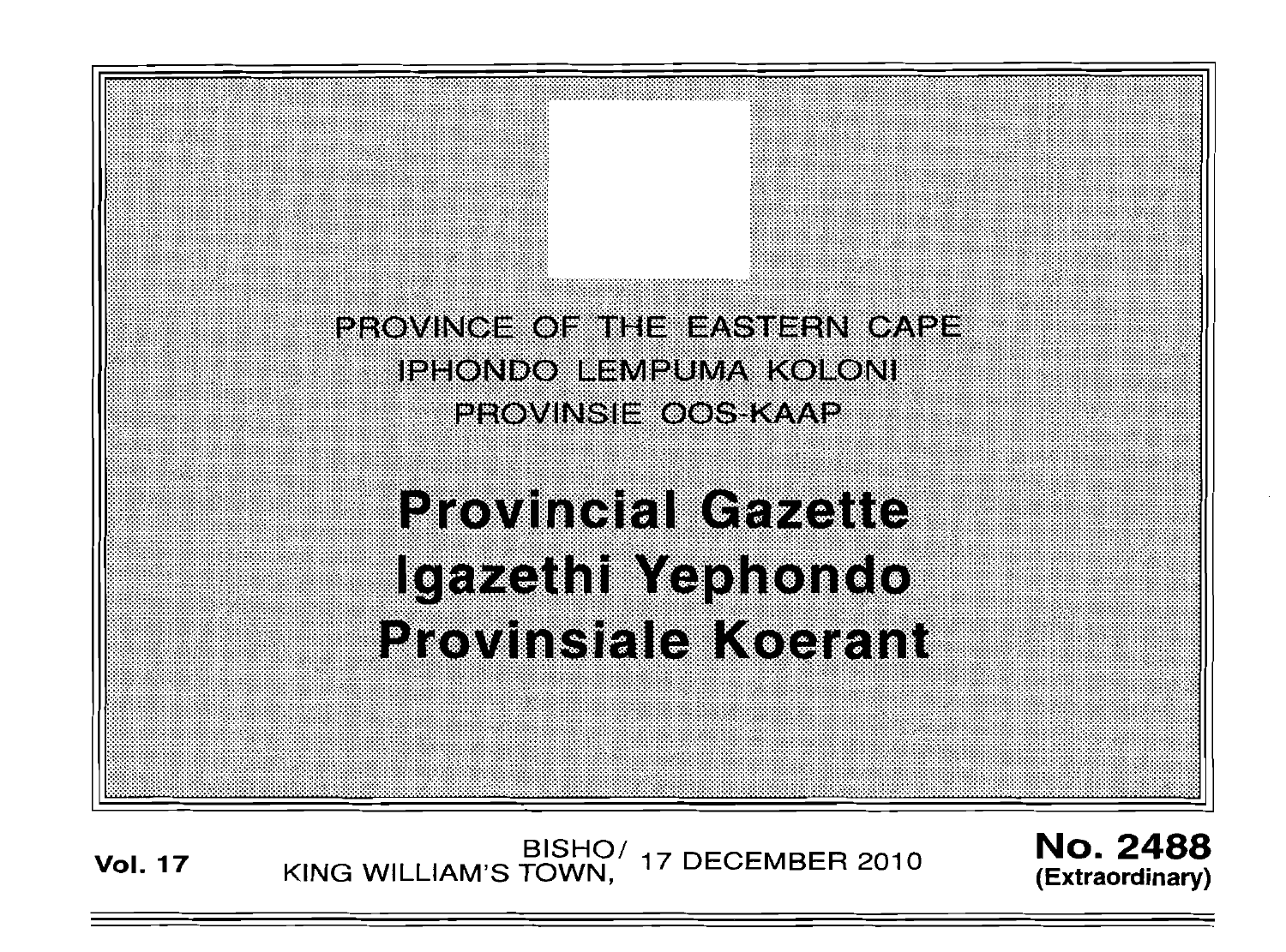#### IMPORTANT NOTICE

The Government Printing Works will not be held responsible for faxed documents not received due to errors on the fax machine or faxes received which are unclear or incomplete. Please be advised that an "OK" slip, received from a fax machine, will not be accepted as proof that documents were received by the GPW for printing. If documents are faxed to the GPW it will be the sender's responsibility to phone and confirm that the documents were received in good order.

Furthermore the Government Printing Works will also not be held responsible for cancellations and amendments which have not been done on original documents received from clients.

# CONTENTS • INHOUD

#### السواب المستخدم المستخدم المستخدم المستخدم المستخدم المستخدم المستخدم المستخدم المستخدم المستخدم المستخدم المس<br>المستخدم المستخدم المستخدم المستخدم المستخدم المستخدم المستخدم المستخدم المستخدم المستخدم المستخدم المستخدم ال No. No.

#### PROVINCIAL NOTICE

44 Local Government: Municipal Structures Act (117/1998): Amendment and repeal of Provincial Notice 110 dated 2 December 2000 ................................................................................................................................ , ........................ . 3 2488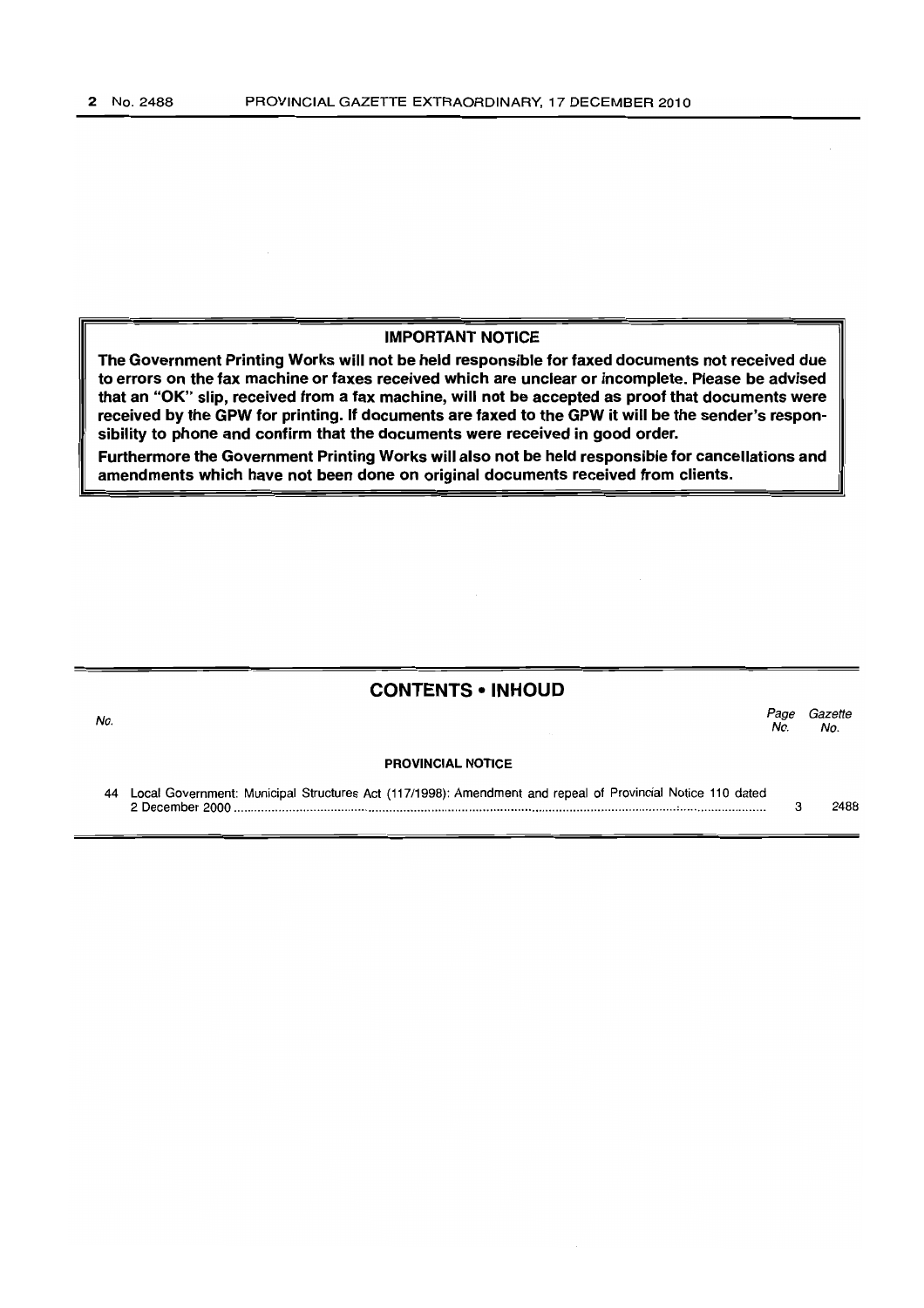# PROVINCIAL NOTICE

No. 44

# PROVINCE OF THE EASTERN CAPE

# DEPARTMENT OF LOCAL GOVERNMENT AND TRADITIONAL AFFAIRS

# AMENDMENT AND REPEAL OF PROVINCIAL NOTICE NO.lIO DATED 2 DECEMBER 2000, AS AMENDED, ISSUED IN TERMS OF SECTION 12 OF THE LOCAL GOVERNMENT: MUNICIPAL STRUCTURES ACT, 1998 (ACT NO.1l7 OF 1998)

I SICELO GQOBANA, Member of the Executive Council of the Eastern Cape Province responsible for Local Government hereby publish a Provincial Notice in terms of Section 12 and 17 of the Local Government: Municipal Structures Act, 1998 (Act 117 of 1998), for the establishment of municipalities within the province as reflected in the new boundary demarcations published under Notice No 472 of December 2007 in Provincial Gazette No.181? (Extra-ordinary) dated 14 December 2007 and as set out in the schedule attached hereto.

Tg Rave

**SICELO GOOBANA** 

MEMBER OF THE EXECUTIVE COUNCIL RESPONSIBLE FOR LOCAL GOVERNMENT-PROVINCE OF THE EASTERN CAPE DATE: 28/10/2010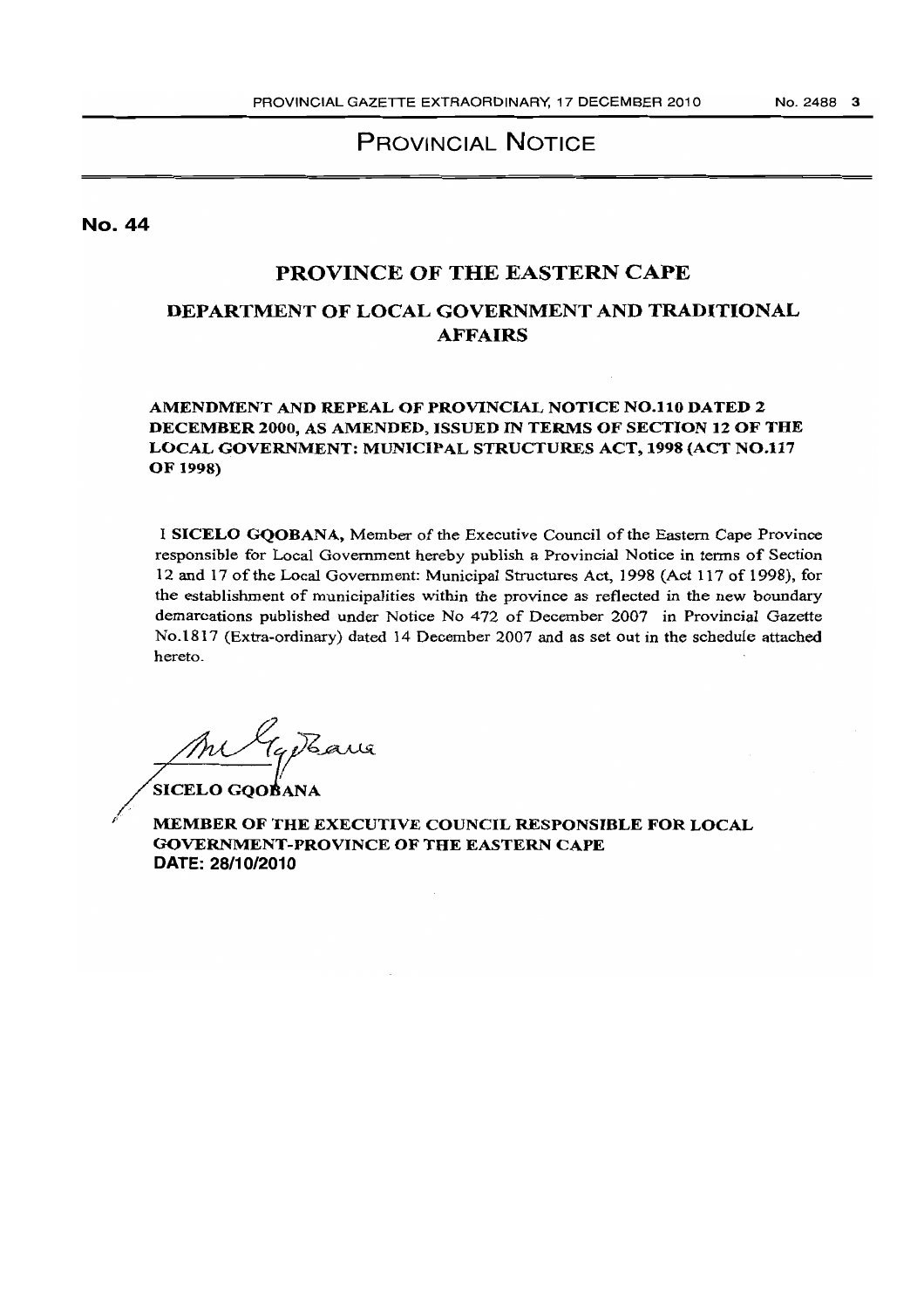#### **SCHEDULE**

### PART 1

### Definitions

1. In this schedule, unless the context otherwise indicates or unless redefined herein, a word or expression to which meaning has been assigned in the local Government: Municipal Structures Act, 1998, or Chapter 2 of the local Government: Municipal Structures Amendment Act, 2000 has the same meaning and -

"ConstItution" means the Constitution of the Republic of South Africa;

"demarcation notice" means "Provincial Notice 22 of 2000 published in *Provincial Gazette* No 486 dated 28 February 2000, as amended;

"disestablishment municipality" means an existing municipality disestablished in terms of paragraph 2 of Part 1 of this schedule;

"effective date" means

(a) The day on which the results of the next election of councils of the district municipality and the local municipalities are declared in terms of section 190(1)(c) of the Constitution

"MEC" means the Member of the Executive Council responsible for local government affairs in the Province of the Eastern Cape;

"district municipality" means the Category C municipality established in terms of Part 2 of this schedule;

"local municipality" means the Category B municipality established in terms of Part 3- 70f this schedule;

existing municipalities" means the municipalities mentioned in paragraph 2 of part 1 of the schedule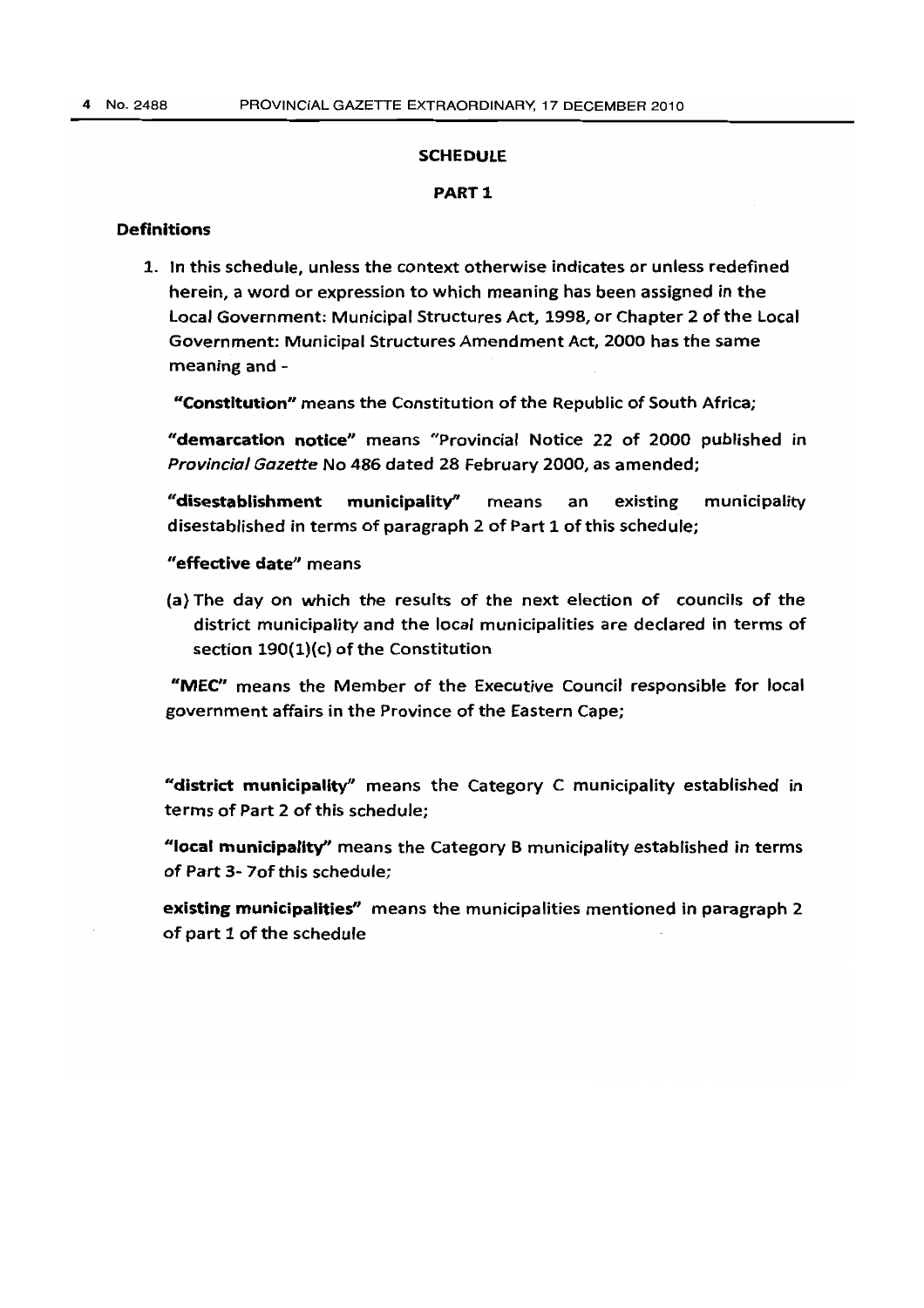II "4the Act" means the local Government :Municipal Structures Act, 1998 (Act 117 of 1998);

### 2. Disestablishment of existing municipalities

(1) The existing cacadu District Municipality is disestablished with effect from the effective date to exclude the district management area (ECDMA10) from the district municipality

(2) The following municipalities are disestablished with effect from effective date to include portion of the district management area (ECDMA10) in their local municipalities:

- a) Camdeboo Loeal Municipality
- b) Blue Crane Route Local Municipality
- c) Sundays River Vallev Local Municipality
- d} Baviaans Local Municipality
- e) Koukamma local Municipality

# Vacation of Office

3. The councillors of the municipalities referred to in paragraph 2(a)-(e) vacate office on the effective date.

# Establishment of municipality

- 4. (1) Municipalities are hereby established as set out in parts 2, 3, 4,5, 6 and 7 of this schedule. The established municipalities are as follows:
	- (a) Cacadu District Municipality as set out in Part 2 of this Schedule;
	- (b)Camdeboo Local Municipality as set out in Part 3 of this Schedule;
	- (c) Blue Crane Route Local Municipality as set out in Part 4 of this Schedule;
	- (d) Sundays River Valley Local Municipality as set out in Part 5 of this Schedule
	- (e) Baviaans Local Municipality as set out in Part 6 of this Schedule
	- (f) Koukamma Local Municipality as set out in Part 7 of this Schedule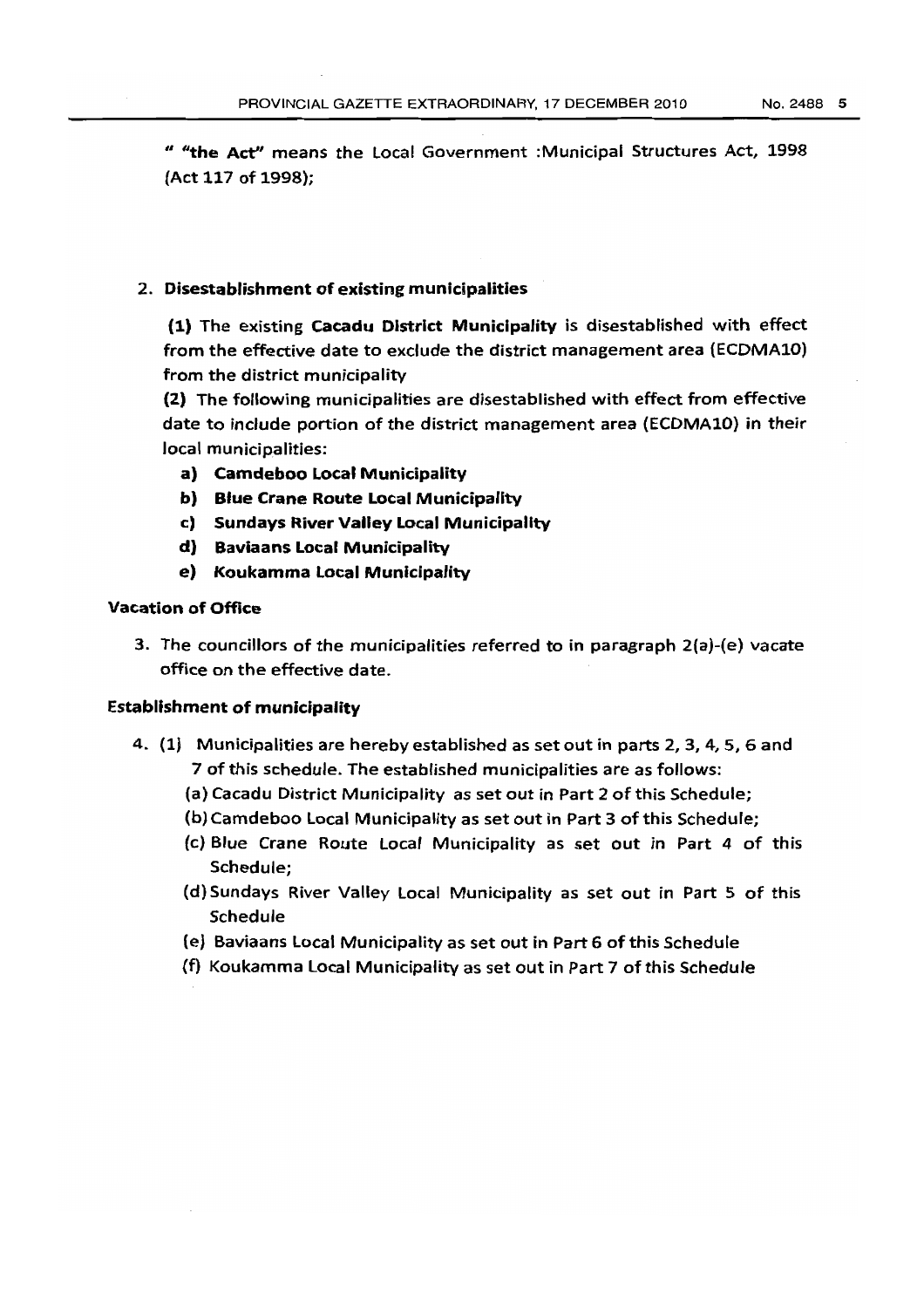(2)The establishment of the municipalities mentioned in sub-paragraph (l) takes effect in terms of section 12(2) (b) of the Act at the commencement of the next election of councils of the municipalities.

#### 5. Legal succession

- (a) The newly established district municipality supersedes the existing district municipality (Cacadu District Municipality) to the extent that the existing municipality falls within that area but with the exclusion of the district management area(DMA10) and the new district municipality becomes the successor in Jaw of the existing municipality
- (b) The newly establish local municipalities of Camdeboo, Blue Crane Route, Sundays River Valley, Baviaans and Koukamma as they fall within the newly established boundaries of Cacadu OM with the inclusion of portions of the district management area (DMA10) in their respective municipalities becomes the successor in law of their respective existing municipalities.

### 6. Transfer of assets, rights, liabilities and obligations

(1) The assets, rights, liabilities and obligations of disestablished municipalities are hereby subject 16 *"1"* of the Act that transferred to the new municipalities which, on the effective date, has sale responsibility for the performance of the said function in their separate areas of juristiction

(2) For the purpose of sub~paragraph (1), "function" includes a power.

(3) Administrative and other records relating to the assets, rights, liabilities and obligations referred to in sub-paragraph (1) vests, as from the effective date, in the municipality to which respective assets, rights, liabilities and obligations are transferred in terms of the said sub paragraph.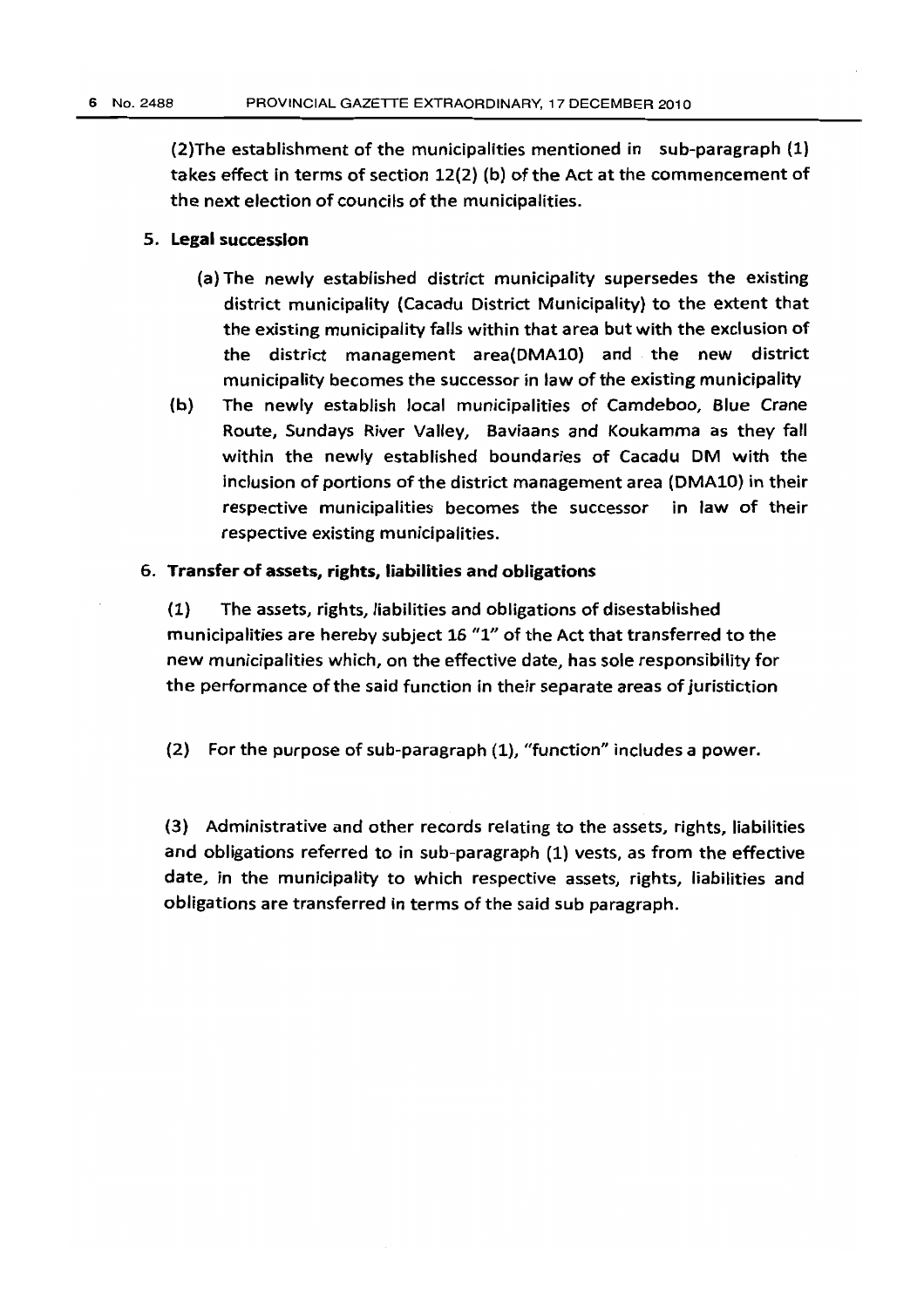{4} Assets, rights, liabilities and obligations other than those referred to in sub-paragraph (1) are hereby transferred as from the effective date to the newly established municipalities

(5) If a disestablished municipality falls within the metropolitan area, the following rules apply:

(a) All assets and liabilities and all the administrative and other records of the disestablished local municipalities falling within Cacadu District Municipality are vested in the newly established local municipalities (b) All assets and liabilities and all the administrative and other records of a disestablished district municipality are vested in the re-established district municipality if the disestablished municipality's main administrative office is situated within the district municipal area.

### 7. Investments, cash and cash balances

As from the effective date all investments and all cash and cash balances in a bank account of the disestablished municipalities accrue to the municipalities established in terms of paragraph 4(1) in accordance with the following rules:

- a) the investments, cash and cash balances of the disestablished municipalities referred to in paragraph 2(1), accrue to the established municipalities
- b) notwithstanding the afore going, all cash and cash balances constituting funded reserves underpinning obligations or liabilities of a disestablished municipalities shall accrue to the established municipalities if they had assumed those liabilities, or in proportion to the extent to which such liabilities had been assumed.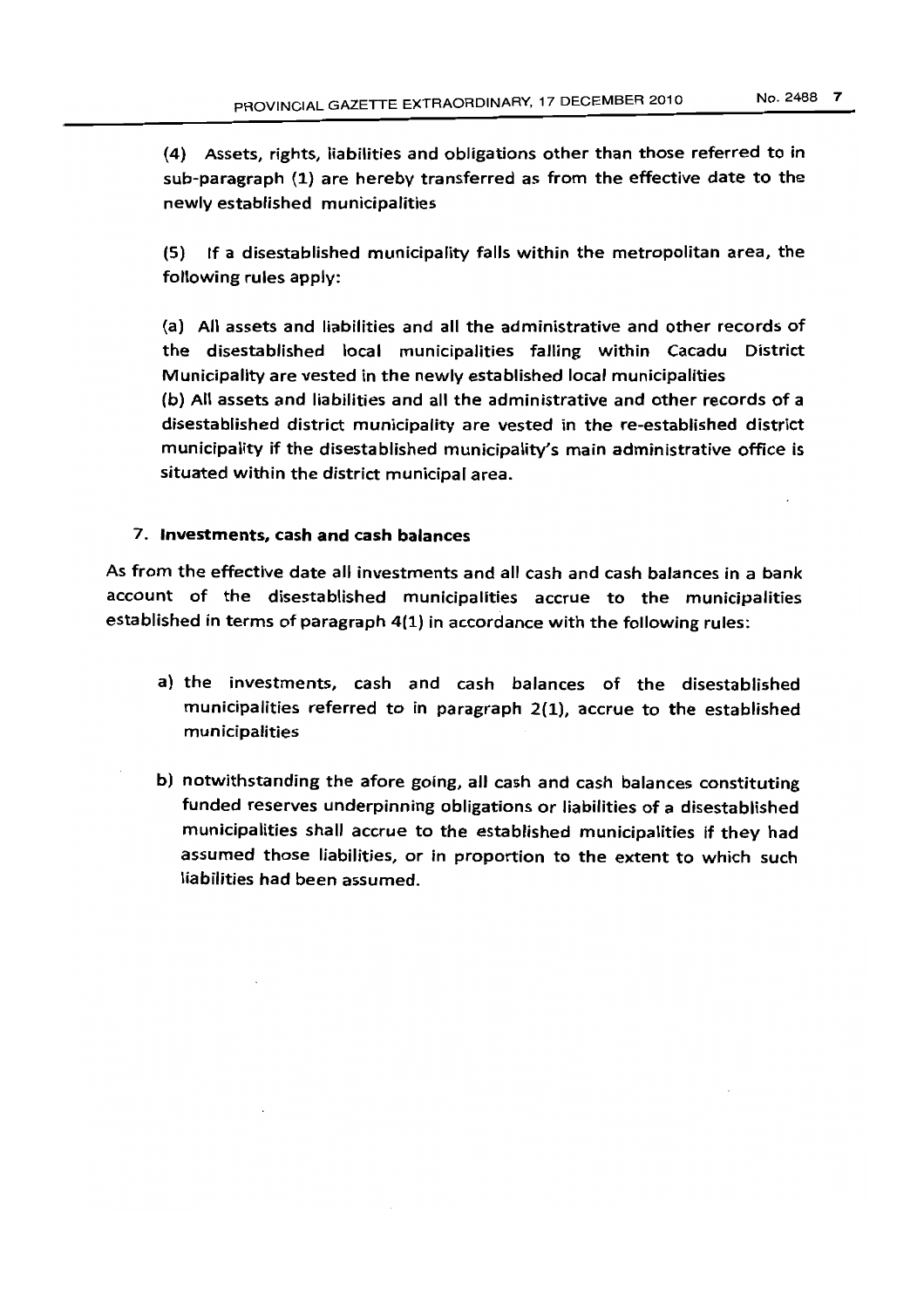#### 8. Transfer of staff

(1) A person who on the effective date is an employee of a disestablished municipality becomes an employee of the established municipality in accordance with the following rules:

- a) the employment of employees by a new municipality is subject to any collective agreement and the Labour Relations Act, 1995 (Act No. 66 of 1995);
- b) an employee referred to is transferred to the local or district municipality on terms and conditions no less favourable than those under which such employee served immediately before the effective date;
- c) service by a person so transferred is deemed to be in the service as an employee of the new municipality to which the person is transferred and any leave, pension and other benefits that may have accrued to that person by virtue of service with a disestablished municipality shall be deemed to have accrued in favour of such a person by virtue of service with the new municipality to which she or he is transferred;
- d) where an employee was a member of a medical aid scheme. pension or provident fund immediately before the effective date
	- i. that employee continues as such a member unless continued membership is contrary to the rules of the scheme or fund in question or unless the new municipality to which the employee is transferred and the employee, after consultation with the fund or scheme, agree otherwise,
	- ii. the new municipality must deduct the necessary employee's contribution to the scheme or fund from the remuneration of the employee and pay over to the scheme or fund in question together with the employer's contribution.
- e) the council of the employer municipality must appoint a person who became an employee of the municipality concerned in terms of subparagraph (l) , in a post on the establishment of the municipality, provided that such a person remains subject to any decisions,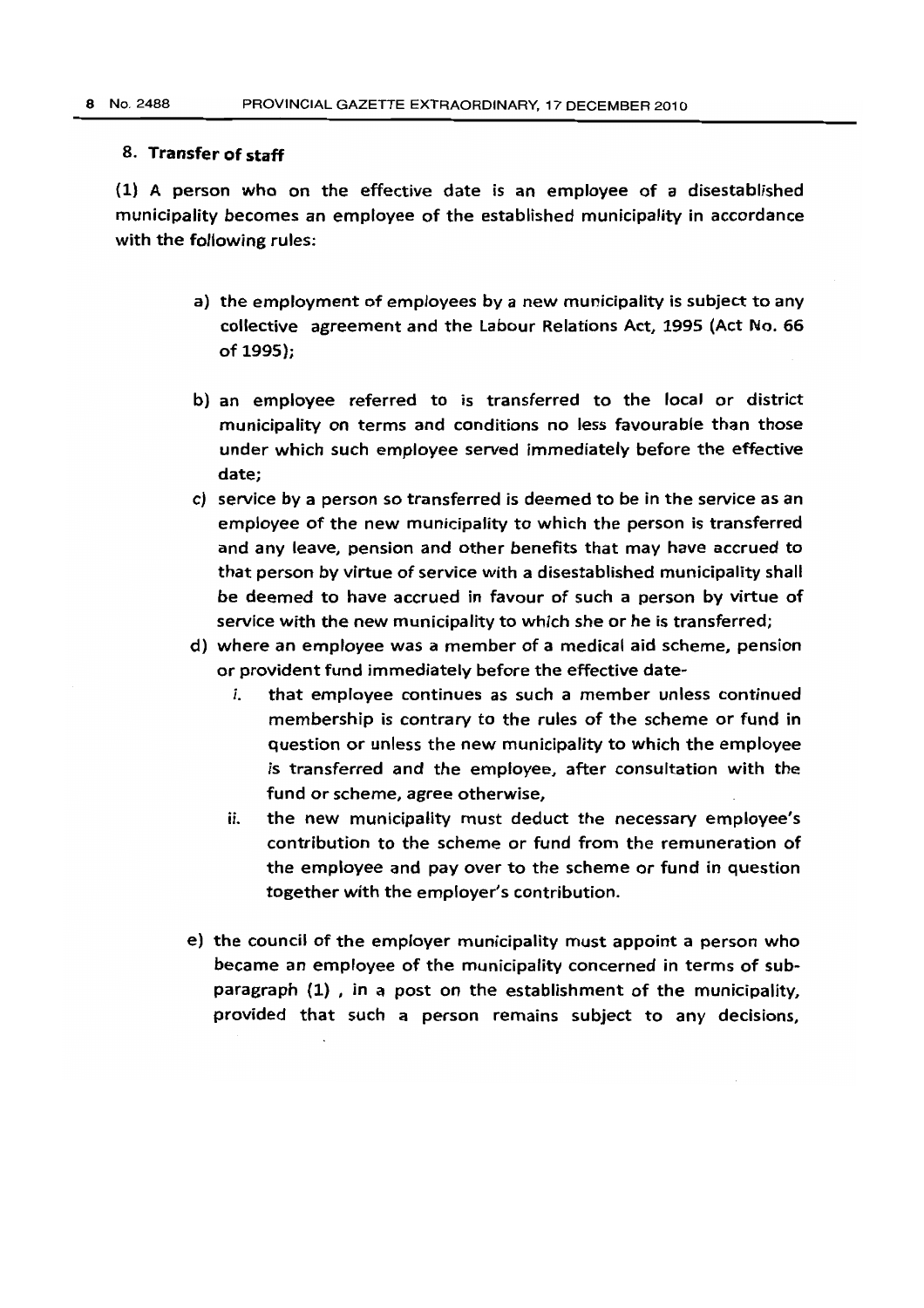proceedings} rulings and directions applicable to that person immediately prior to becoming such an employee. but subject further to any amendments concluded locally or in the applicable bargaining council. All funded vacancies existing on the staff establishments of disestablished municipalities shall become vacancies within the staff establishment of the municipality responsible for the function to which such vacancy relates, *mutatis mutandis* in accordance with the rules contained herein;

f) nothing contained herein shalf preclude a Municipality from implementing a scheme to re-organize its staff subject to provisions of the labour Relations Act.

### 9. Continued application of by-laws and resolutions

(1) All by-laws, regulations and resolutions that apply in the area of a disestablished municipality immediately before the effective date, continue to apply in such area from the effective date subject to any amendment to repeal by council of the new municipality.

(2) Unless inconsistent with the context or clearly inappropriate. reference in any such by-law, regulation or resolution to-

- a) a disestablished municipality. must be construed as a reference to the new municipality; and
- b) a structure or functionary of a disestablished municipality, must be construed as a reference to the corresponding structure or functionary in the newly established municipality.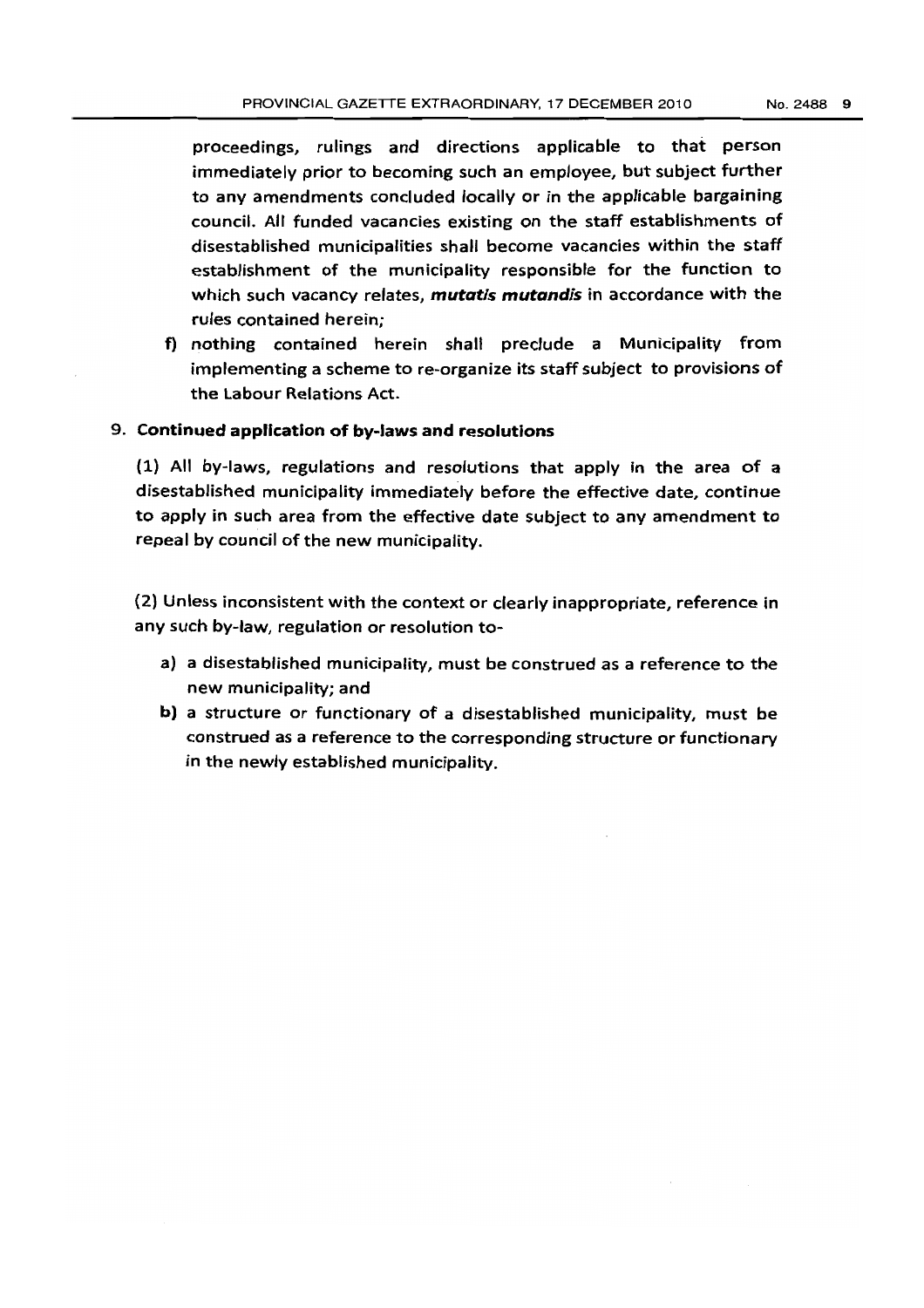## lO.Transitlonal Facilitation Committee

- 1. A Transitional Facilitation Committee (TFC) is hereby established for the district and the affected local municipalities to take effect from the date of publication.
	- (a) A TFC should consist of 5 councillors from each of the five municipalities designated by the district municipality and the affected local municipalities, and these should include governance, finance, corporate services and infrastructure and Local Economic Development (LED).
	- (b) The TFC must be assisted by a Technical Task Team co-chaired by the Municipal Managers and relevant managers representing the above mentioned portfolios from the affected municipalities as well as officials from the department.
- 2. The functions of the TFC shall, subject to and for the purposes of section 14 and 84 of the Act, be to recommend to the relevant authority:
	- (a) On the temporal adjustment of the division of powers and functions between the district and the local municipality, if the need to do so exists;
	- (b) Which of the assets, rights, liabilities and obligations that have been transferred from the disestablished municipality should remain vested in the transferee and which should be transferred from the transferee to another municipality;
	- (c) Subject to paragraph  $8(e)$  of this part, the implication of a process of reorganizing the employees transferred to each new municipality;
	- (d) A process of reviewing the continued application of by-laws, regulations and resolutions of the disestablished municipalities and to make recommendations to the respective new municipalities for the rationalization of such by-laws, regulations and resolutions as contemplated in section 15 of the Act.
	- (e) The legal. practical and other consequences of the partial disestablishment and establishment of the existing municipalities and also including vacation of office by councilors and implications thereof.
- 3. The councilor designated by the district will be the chairperson of the TFC
	- a. The chairperson of the TFC decides when and where the TFC meets, but a majority of members may request the chairperson in writing to convene a meeting of the TFC at a time and place set out in the request;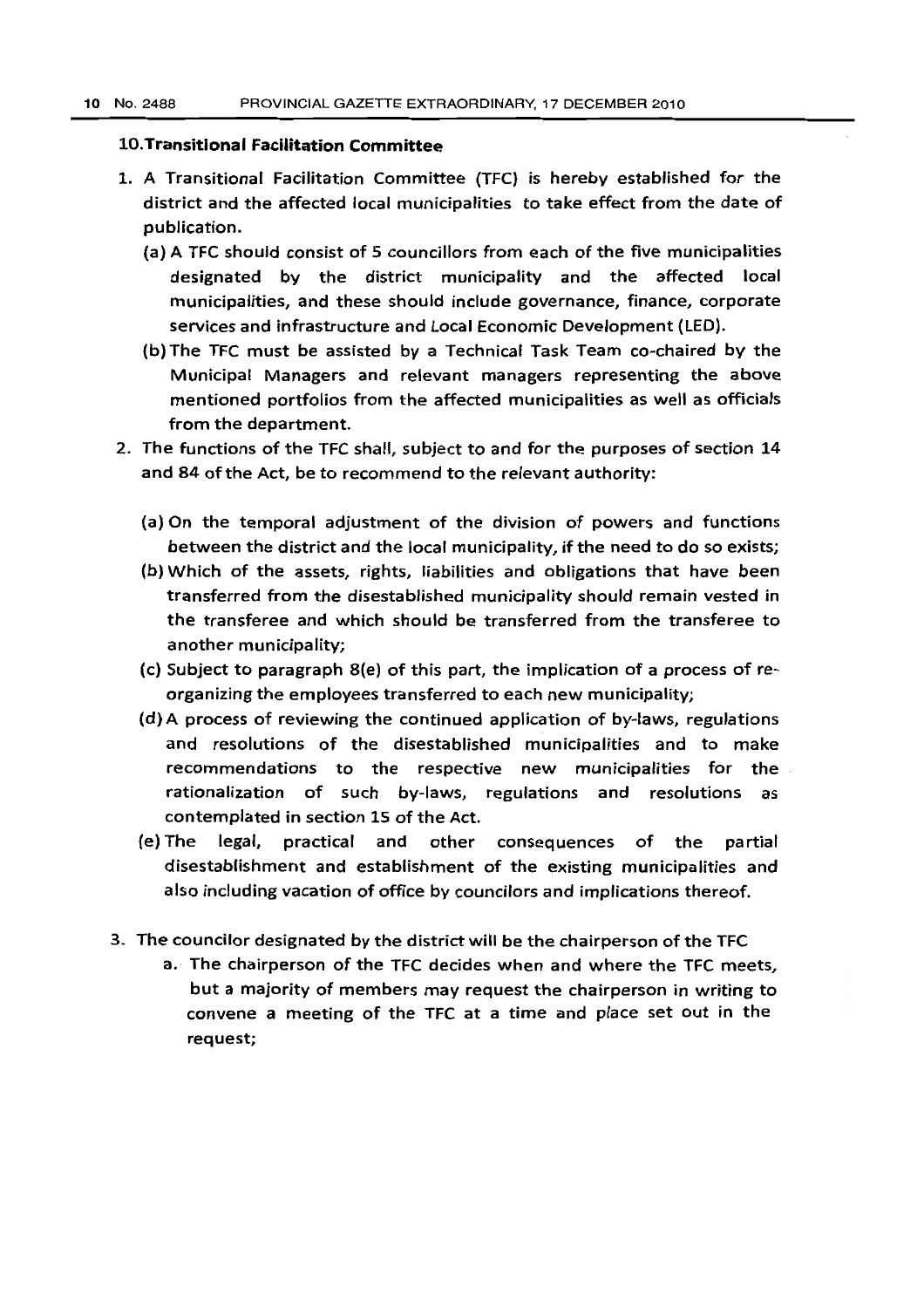- b. The chairperson presides at meetings of the TFC, but it the chairperson is absent from a meeting, the members present must elect another member to preside at the meeting.
- 4. The TFC may determine its own procedures, subject to the following
	- a. A question before the TFC is decided with supporting vote of the majority of the members present at the meeting;
	- b. At least one half of the members must be present at a meeting before a vote may be taken on any matter.
- 5. Dispute resolution
	- a. Where the TFC has before it any matter within its functions that cannot within sixty days of such matter being brought before it reach a decision thereon, the matter shall be referred to independent mediation and the mediation process shall be completed within thirty (30) days of such referral. The ruJes, governing such mediation and the list of approved mediation shall be as agreed upon by the TFC within fifteen (15) days of the expiry of the afore mentioned period of sixty (60) days;
	- b. The Executive Mayor as elected by the new district municipality and mayors from affected local municipalities shall be deemed to be responsible for the appointment of the mediator where necessary;
	- c. Where the TFC cannot, within the said period of fifteen (15) days reach agreement as contemplated in (a) above or where the mediation process does not resolve the matter within the afore mentioned period of thirty (30) days, the matter must be submitted to the MEC for local government who may, in his discretion, decide on the matter, or may submit it to the arbitration by an arbitrator appointed by the MEC, whose decision shall be final and shall be deemed to constitute a recommendation of the TFC on the matter;
	- d. The MEC shall be the Arbitrator but may appoint an arbitrator if he deems fit.
- 6. Any expense incurred by the TFC in the discharge of its functions or in respect of the costs of mediation in terms of sub-paragraph (5) shall be borne, in equal in proportion by the municipalities and the department who are members of the TFC.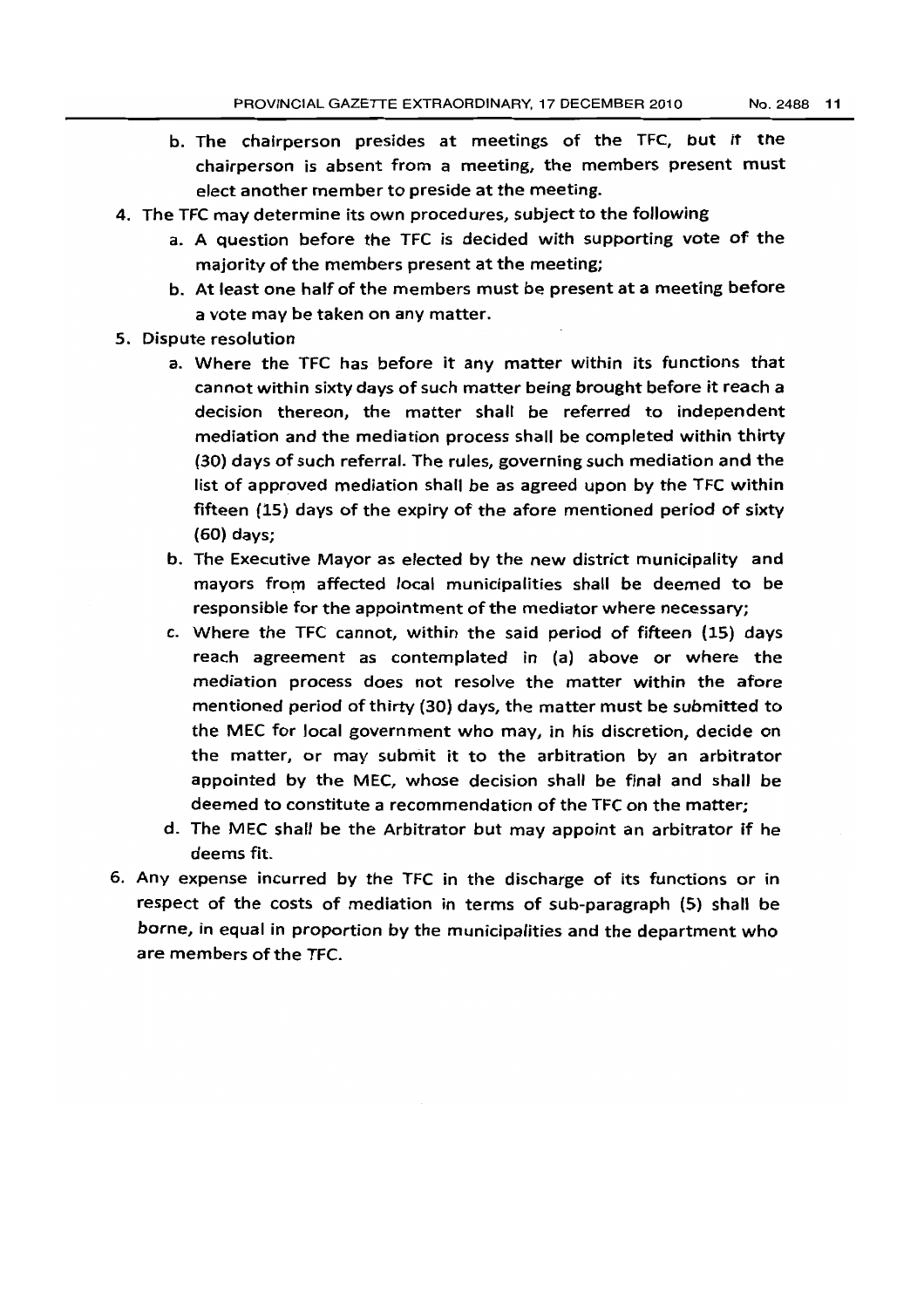#### l1.lntervention powers of the MEC

- (1) The MEC for local government may at any time intervene in the proceedings of the TFC referred to in clause 10 and request the committee to refer a matter before the committee to the MEC for resolution.
- (2) The MEC for local government may reconsider a matter on which the Committee has taken a decision and confirm, vary or withdraw the decision of the Committee.
- (3) The district municipality and the affected local municipalities, including affected employees are bound by the decision of the MEC.
- (4) The arbitration committee shall, unless otherwise stated, comprise of the four mayors and MEC for local government

# 1. ESTABLISHMENT OF DISTRICT MUNICIPALITY

(1) A district municipality is hereby established.

(2) That the district municipality indicated as DC 10 excludes the District Management Area (ECDMA 10) which it was managing in terms of section 6 of the municipal structures act.

# 2. CATEGORY

The district municipality is a Category C municipality as determined by the Demarcation Board in terms of section 4 of the Act.

### 3. TYPE

The district municipality is of a type described in section 4(b} of the Determination of Types of Municipality Act, Act 2000 (Act 5 of 2000 (EC).

### 4. BOUNDARIES

The boundaries of the district municipality are as indicated on Map No. DC10 as published in Provincial Gazette No. 1817 (extraordinary) dated 14 December 2007 under notice 472 of 2007 and/or any subsequent amendment by the Demarcation Board.

## 5. NAME

The name of the district municipality is Cacadu District Municipality

# 6. COUNCILLORS

(1) The council of the district municipality consists of 30 councillors as determined in Provincial Notice No 46 of 2009 published in Provincial Gazette (Extraordinary) no 2173 dated 7 August 2009.

(2) Full time councillors, if any, are designated in accordance with policy framework contemplated in section 18(4) of the Act, subject to the following conditions: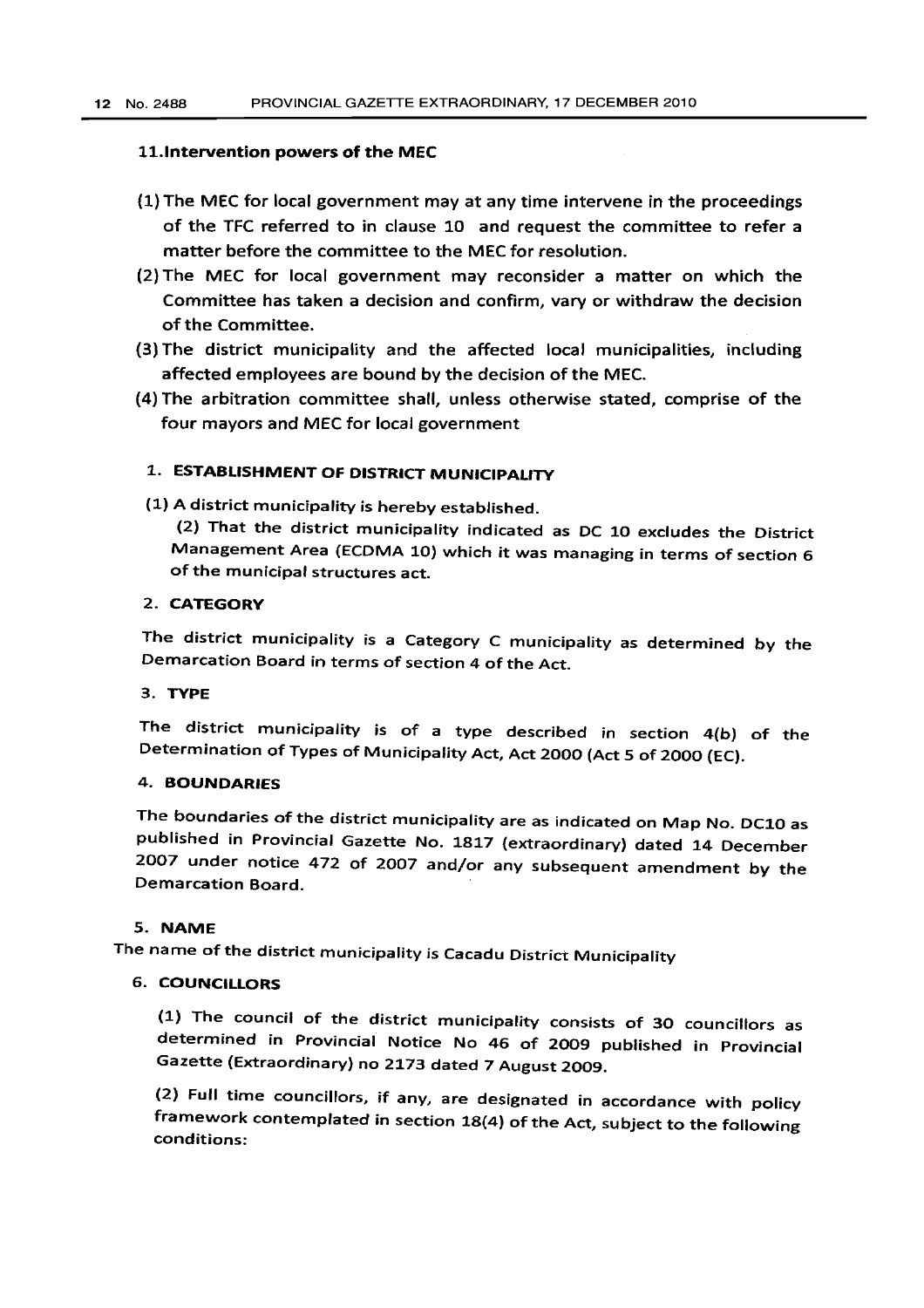(a) That the municipality submits to the MEC a motivation for further fulltime councilors in the event that there be a need to exceed the already approved fulltime councilors, on the following  $-$ 

(i) The functions and duties to be performed by full-time office bearers.

(ii) The municipality's financial capacity to pay the remuneration attached to the full-time office bearers.

(b)That the final designation of full-time councilors be made by the MEC within 30 days after receipt of the above-mentioned motivation by way of notice in the Provincial Gazette.

# 7. FULLTIME COUNCILLORS.

The council of the district municipality will continue to have the following office bearers as fulltime:

- (a) Speaker
- (b) Executive Mayor
- (c) Members of the Mayoral Committee

# 8. SEAT OF FIRST MEETING

The seat of the new municipality for the purpose of the first meeting of its council after effective date shall continue to be Port Elizabeth which shall be deemed to be the seat of the municipality until determined otherwise in terms of the Act.

# 9. MUNICIPAL MANAGER

The existing municipal manager is designated in terms of section 29(2) of the Act to call the first meeting of the council of the district municipality.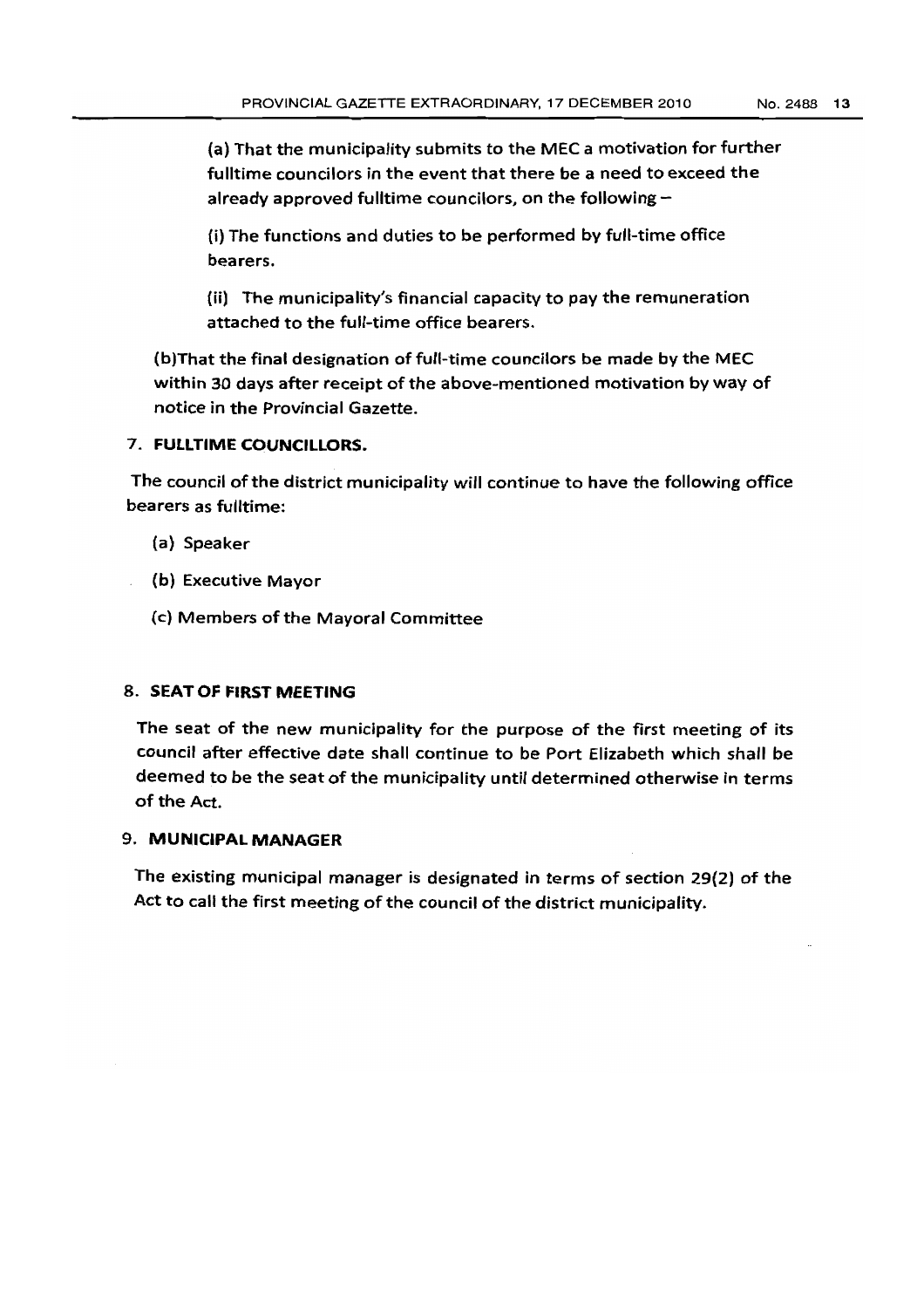## 10.STANDING RULES FOR FIRST MEETING

The existing standing rules and order of the municipalitv shall continue to exist whilst mechanisms to review the same are established. The standing rules and orders for the first meeting of the new district municipality shall be as follows:

#### 11. Definitions

In these rules, unless inconsistent with the context  $-$ 

A word or expression to which a meaning has been assigned in the Municipal Structures Act has the same meaning;

" municipal manager" means the existing municipal manager;

"seat of the municipality" means the existing seat of the district municipality; and

"Municipal Structures Act" means the Local Government: Municipal Structures Act, 1998 (Act 117 of 1998);

#### 12. Notice convening first meeting

- (1) The municipal manager must, within 3 days after council has been declared elected, inform the elected councillors in writing of the venue, date, and time of the first meeting of council.
	- (2) The first meeting of the council must take place at the existing seat of the municipality within a period that will not exceed 21 days after all members to be appointed by local councils, have been appointed.

### 13.Convening notice read and oath or affirmation

(1) At the commencement of proceeding of the council at the first meeting after it has been convened in terms of section 29 of the Municipal Structures Act, the existing municipal manager must read the notice convening the council.